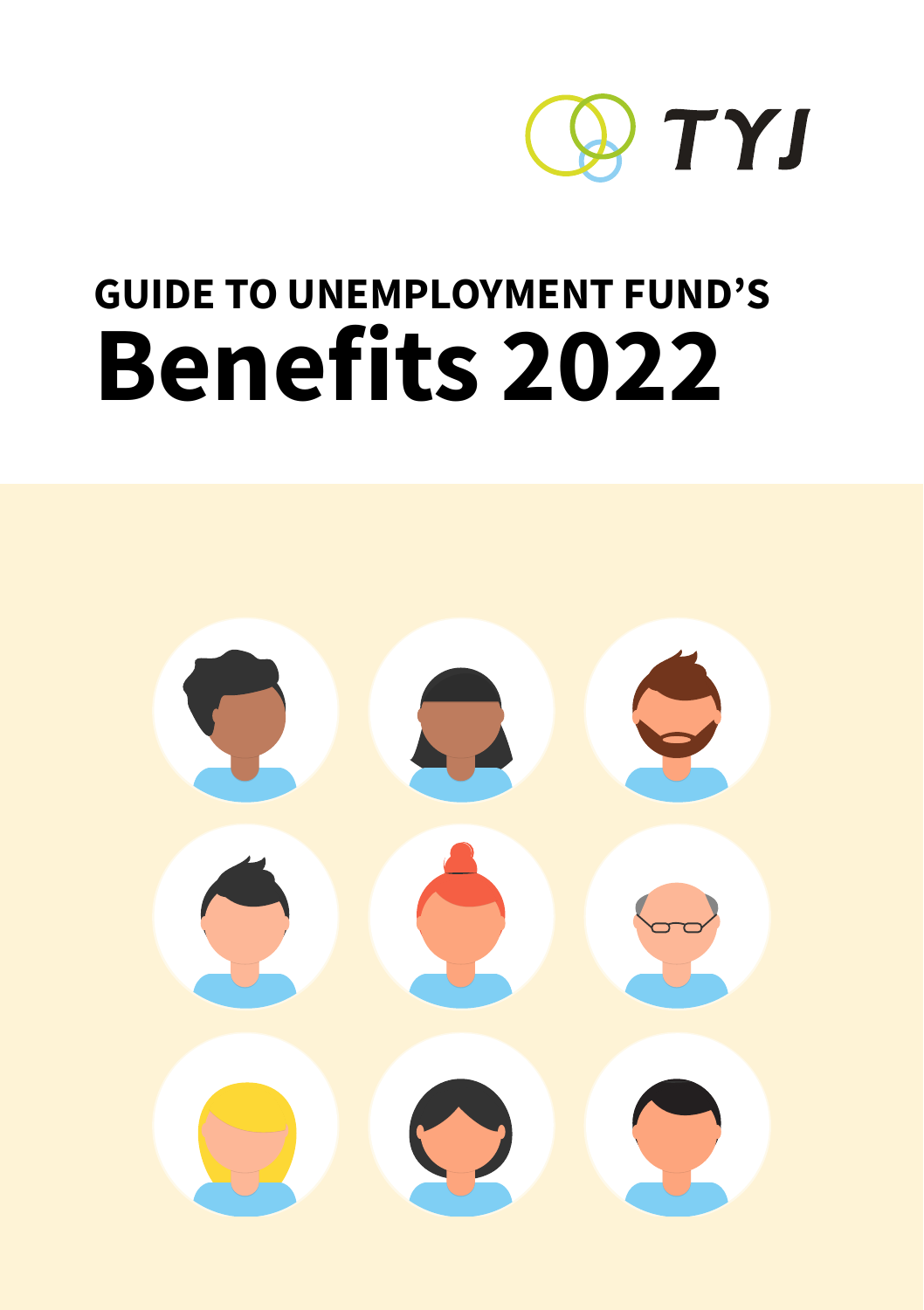# **Guide to benefits 2022**

# **Contents**

This Guide to Benefits, published by the Federation of Unemployment Funds in Finland (TYJ), provides information about the benefits paid by the unemployment funds: earnings-related allowance paid to the unemployed, job alternation compensation for those taking job alternation leave and mobility allowance that compensates expenses caused by travelling to work or moving.

For detailed information about these benefits, visit TYJ's website at [www.tyj.fi](http://www.tyj.fi).

If you have questions about your personal situation, please contact your own unemployment fund. Contact details for unemployment funds can be found at the end of this Guide.

Please note that TYJ does not process benefit claims. Send your benefit claim with attachments to your own unemployment fund. The easiest way to claim benefits is to use your fund's e-services.

| <b>Membership in a fund</b>                | 4                       |
|--------------------------------------------|-------------------------|
| <b>Conditions for claiming allowance</b>   | 5                       |
| <b>Temporary restrictions</b>              | $\overline{\mathbf{7}}$ |
| The amount of allowance                    | 8                       |
| <b>Maximum payment period</b>              | 10                      |
| <b>Working on the allowance</b>            | 11                      |
| <b>Temporary lay-offs</b>                  | 13                      |
| <b>Services promoting employment</b>       | 14                      |
| <b>Social benefits</b>                     | 15                      |
| <b>Allowance for the self-employed</b>     | 16                      |
| <b>Claiming allowance</b>                  | 18                      |
| <b>Mobility allowance</b>                  | 20                      |
| <b>Job alternation compensation</b>        | 21                      |
| <b>Contact information</b>                 | 22                      |
| <b>Table of earnings-related allowance</b> | 24                      |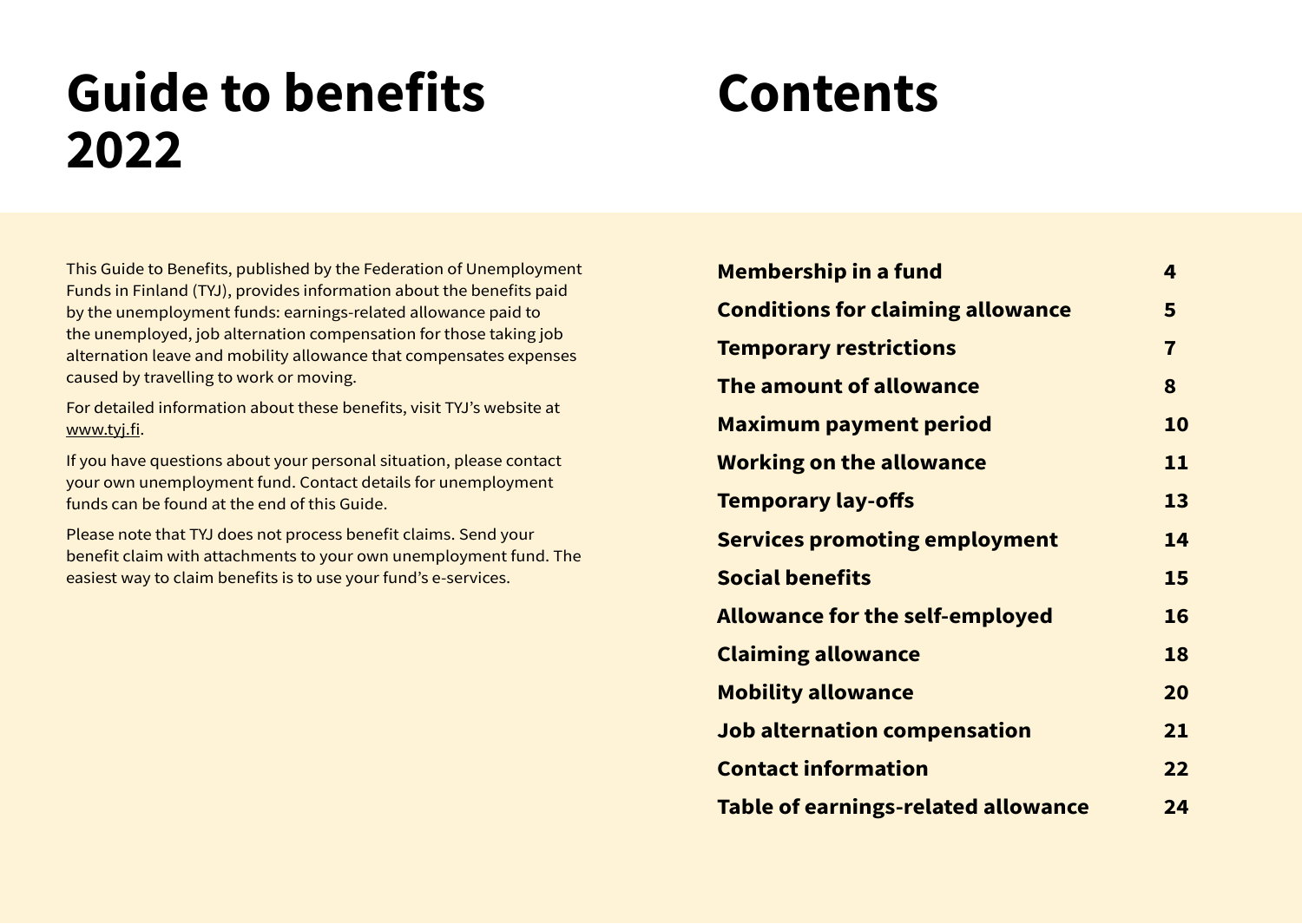By joining an unemployment fund you are eligible for an earningsrelated allowance based on your salary level. You can join an unemployment fund when you are employed or self-employed.

You can estimate the amount of your earnings-related allowance by using the table included at the end of this Guide or by using the allowance calculator at [www.tyj.fi](http://www.tyj.fi).

It is a good idea to join an unemployment fund even if you are still a student. This way you can accumulate the right to earnings-related allowance before you graduate and receive earning allowance if you do not get a job immediately after graduation.

If you switch your unemployment fund within a month, you can transfer any previous periods of membership and employment to your new fund.

### <span id="page-2-0"></span>**Membership in a fund Conditions for claiming allowance**

You can get earnings-related allowance from a fund if:

- you are unemployed in part or in full (for example in a part-time job or temporarily laid-off)
- you seek full-time employment and have registered as an unemployed job seeker with the Employment and Economic Development Office (TE Office);
- you are a member of an unemployment fund;
- you have worked for 26 weeks (about 6 months) during your fund membership.

Register as a job-seeker via the TE Office's online service as soon as you become unemployed. Registration is valid immediately, but cannot be applied retrospectively to, for example, the previous day. Earnings-related allowance can only be paid during days in which you are registered at the TE Office.

### **Six months' work history is enough**

Working 26 weeks is required for the payment of earnings-related allowance. In other words, you can receive earnings-related if you have worked for a minimum of 6 months.

Here, a working week refers to any calendar week in which you have done at least 18 hours of work. The wages received must also be in line with the collective agreement. If your employment sector does not have a collective agreement in place, your pay for full-time work must have been at least EUR 1,283 per month.

The work you have done does not need to have been completed in a single period. Working weeks from the previous 2 years and 4 months may be included in the calculations. If you have been for example studying, sick, in the army, in civilian service, on job alternation leave, or been the primary carer of a child aged 3 years or younger, such periods will extend the period considered. The maximum time period that can be included in the calculations consists of working weeks from the previous 9 years and 4 months.

If you are out of the labour market (i.e. not employed or registered as a job-seeker with the TE office) for more than six months without an acceptable reason, the 26 weeks working requirement expires.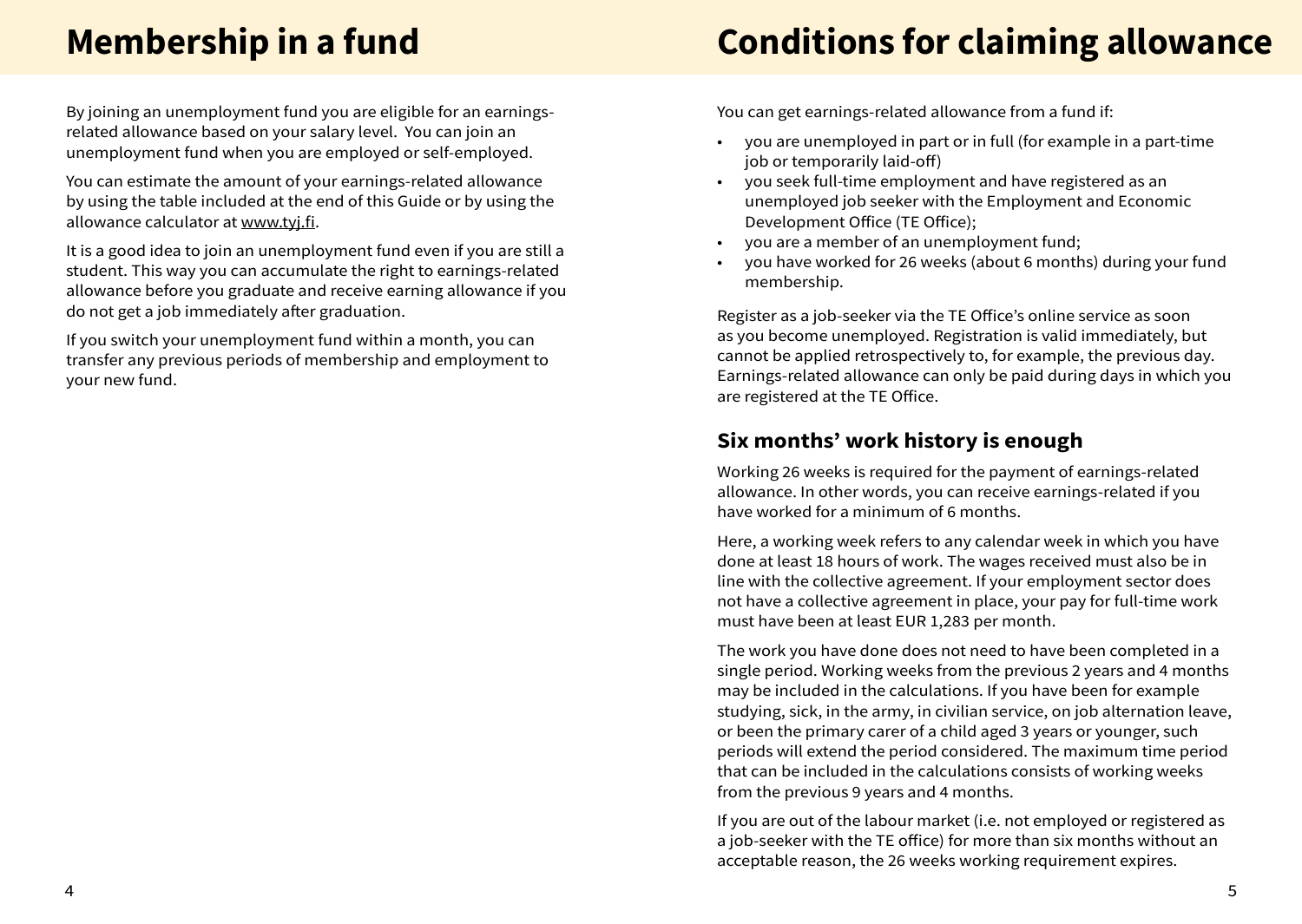<span id="page-3-0"></span>This means that you can only receive allowance once you have worked for another 26 weeks. Acceptable reasons include, for example, studies, military service, civil service, illness, or caring for a child under 3 years old.

#### **TE Office examines if you are in the labour market**

If you have a business or studies or have resigned from your job, TE Office will decide how these things affect your right to allowance. If you study full-time or work full-time in your own business, you can not claim allowance. If you have resigned, this may result in a suspension period during which you can not claim allowance.

You may lose your right to earnings-related allowance (temporarily or permanently) if you do not maintain your status as a job-seeker with the TE Office or comply with their instructions. This means, for example, keeping your employment plan up-to-date, attending meetings, and participating in services arranged by the TE Office. For more information on your obligations relating to the TE Office, please visit the TE Office's online service.

#### **Some tasks are transferred to munipalities**

During 2021-2023 municipalities are responsible for some of the tasks of TE Offices in a pilot to promote employment. The transfer of services applies mainly to people under the age of 30, immigrants and foreignlanguage speakers, who live in an area participating in the pilot.

Your TE Office will let you know if your services are transferred to the municipality.

Please note that it is mandatory to follow the municipality's instructions during the pilot. This means that failing to follow the municipality's directions may lead to a suspension period during which you can not claim allowance.

### **Temporary restrictions**

In the beginning of unemployment there is a waiting period during which you can not claim allowance. In addition to this, financial benefits related to the termination of employment or a suspension period resulting from resigning from your job can delay your right to allowance.

The periods during which you cannot claim the allowance due to receiving financial benefits (deferral periods) or due to leaving your employment (suspension periods) may overlap, but your fiveday waiting period will begin only after any possible deferral or suspension periods.

### **5-day waiting period**

Waiting period lasts 5 weekdays (Mon-Fri) and you can not claim allowance during the waiting period. If you are partially employed, your waiting period only accumulates when you are not working. In this case, the waiting period must accrue within eight successive calendar weeks.

#### **A golden handshake delays your right to allowance**

If you have received financial benefits from your employer, such as a payment equivalent to a 3-month salary, the payment of the daily allowance will be delayed for 3 months. This is referred to as a deferral period. In order to keep your entitlement to the earnings-related allowance at the end of the deferral period, please make sure that you are not out of the labour market for more than 6 months. You will be considered to be in the labour market if you are in work or have registered as an unemployed job-seeker at the TE Office.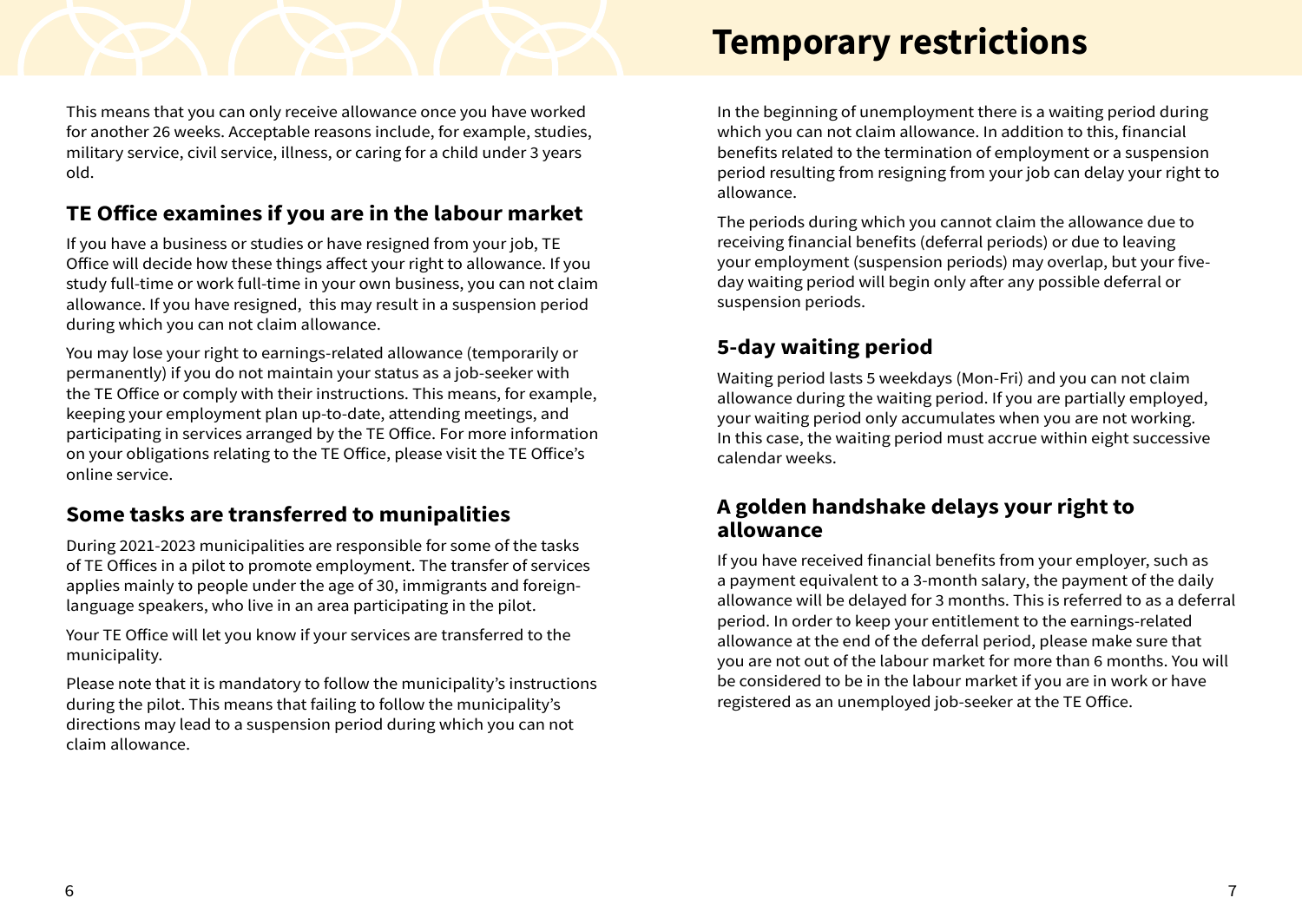### <span id="page-4-0"></span>**The amount of allowance**

You can estimate the amount of your earnings-related allowance by using the table included at the end of this Guide or by using the allowance calculator at [www.tyj.fi](http://www.tyj.fi).

#### **Basic component, earnings-related component and possible bonuses**

The basic component of the earnings allowance is EUR 34.50 per day and EUR 742 per month. This part of the daily allowance does not depend on your pre-unemployment wages and the full daily allowance is always at least equal to the basic component.

The earnings-related component, the amount of which depends on your wages, is then added to the basic component. The earningsrelated component is 45 per cent of the difference between your daily wage and the basic component. If your monthly salary is more than EUR 3,278, the earnings-related component is 20% of the excess.

If you have children under the age of 18, you can get a child increase. The childcare increase is EUR 5.41 for one child, EUR 7.95 for two children, and EUR 10.25 for three or more children.

If you participate in a service promoting employment, you can also get an increased allowance. The increased earnings-related component is 55 per cent of the difference between your daily pay and the basic component. If your monthly salary is more than EUR 3,278, the earnings-related component is 25% of the excess.

#### **The allowance is calculated on the basis of six months' salary**

The amount of earnings-related daily allowance is calculated on the basis of your pre-unemployment salary. Wages are taken into consideration for at least 6 months. As a rule, wages are only taken into account for those weeks in which you have worked for at least 18 hours. Holiday compensation is not included in the salary.

The salary on which the daily allowance is based does not correspond fully to your gross salary, as a percentage reduction based on social security contributions is made. In 2022 the deduction is 4.29%.

#### **Minimum and maximum**

The full earnings-related allowance can be no more than 90% of the daily pay on which the daily allowance is based. If you receive an increased earnings-related daily allowance, it can not exceed the salary on which the daily allowance is based.

In any case, the earnings-related allowance cannot be lower than the basic unemployment allowance, including any childcare contribution.

#### **Recalculation of the allowance**

If you work for 26 weeks (6 months) for a minimum of 18 hours a week, the maximum payment period of the earnings-related allowance starts again from the beginning and the level of the daily allowance is recalculated. The five-day waiting period also starts again.

The new daily allowance level is calculated even if there were unpaid days in the previous daily allowance period.

If you are in part-time work, recalculating the daily allowance can lead to a reduction in the amount paid. However, the level of the daily allowance is protected by the following factors:

- The earnings-related daily allowance is calculated and the waiting period occurs no more than once a year.
- The daily allowance can may only be reduced by 20% at a time if there are unpaid days in the previous daily allowance period.

A few other payment protection factors apply to older adults. The salary on which the daily allowance is based will not be recalculated unless the salary has increased in the case of persons aged 58 years or older. Furthermore, when the maximum payment period starts again from scratch on the basis of starting a job or using a service provided on the basis of the employability enhancing obligation, the salary on which the daily allowance is based is not normally recalculated.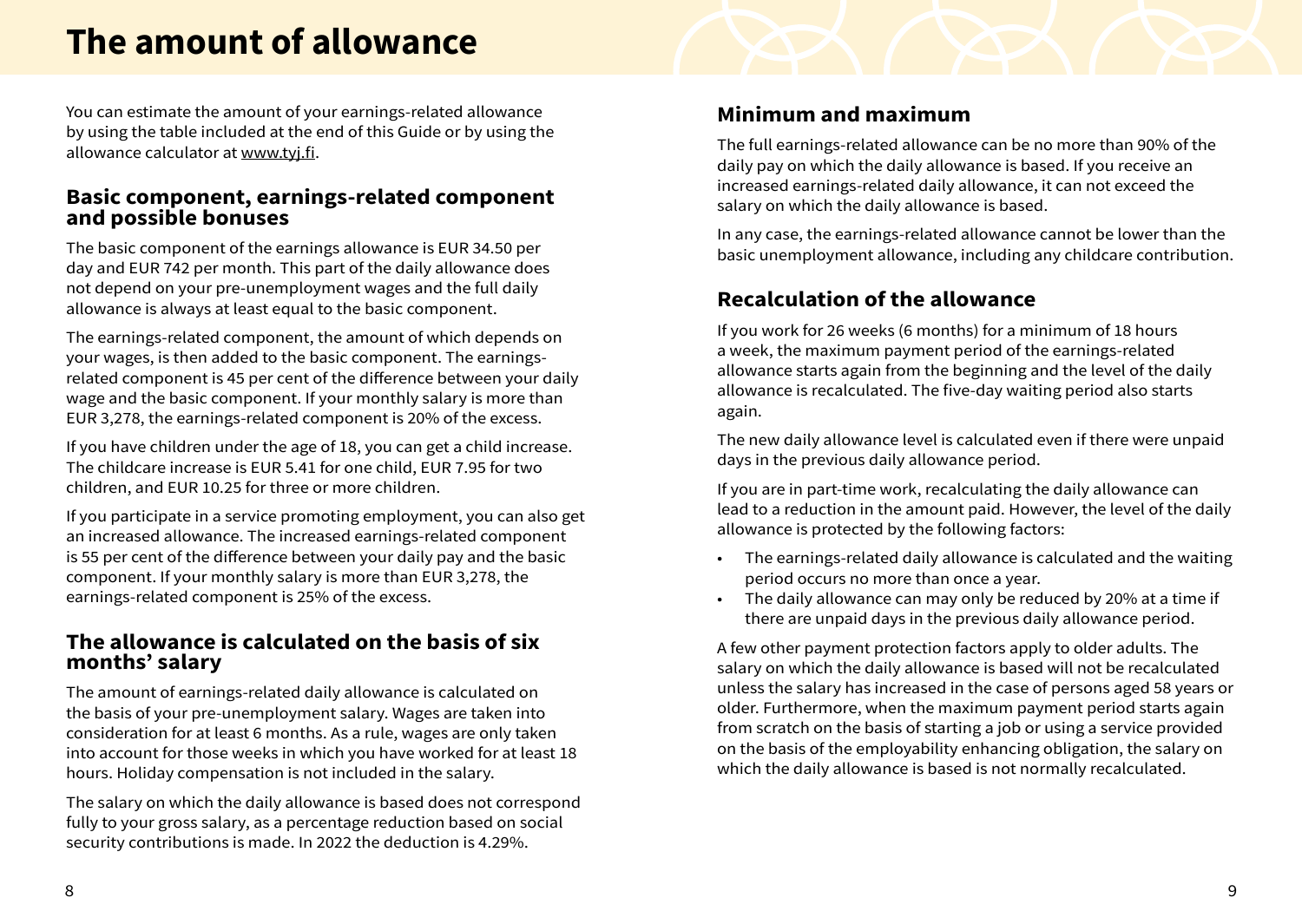### <span id="page-5-0"></span>**Maximum payment period Working on the allowance**

The maximum payment period depends on the length of your employment history and on you age:

| <b>Employment history</b>                    | Age                  | <b>Maximum payment</b><br>period |
|----------------------------------------------|----------------------|----------------------------------|
| Max. 3 years                                 |                      | 300 days (14 months)             |
| Over 3 years                                 |                      | 400 days (18 months)             |
| At least 5 years during the<br>last 20 years | At least 58<br>years | 500 days (23 months)             |

The maximum payment period starts over when you fulfil the 26-week employment condition again. Employment and age requirements, that determine the length of the maximum payment period, are examined at the beginning of each maximum payment period.

If you are unemployed after the maximum payment period, you can claim labour market subsidy from the Social Insurance Institution of Finland (Kela).

#### **Additional days**

Earnings-related allowance can be paid after the maximum period as so called additional days if you have reached a certain age before the maximum payment period runs out.

The required age depends on the year of your birth. It is:

- 61, if you are born between 1957 and 1960.
- 62 if you are born in the year 1961 or after.

You are also required to have worked for at least 5 years in the last 20 years.

You can do part-time work, gig work or start a small-scale business while receiving unemployment allowance. Small-scale work is worthwhile, as it allows you to:

- Increase your earnings
- Extend the maximum payment period of the daily allowance
- Accumulate new working weeks and leads to the maximum payment period for the daily allowance resetting.

A salary or income from a business of less than EUR 300 per month does not affect the daily allowance. Half of any income exceeding EUR 300 will reduce the daily allowance. For example, a salary income of EUR 500 will reduce the daily allowance by EUR 100. The salary affects your allowance in the same period the salary is paid.

You can estimate how your salary will affect the daily allowance using the allowance calculator at [www.tyj.fi.](http://www.tyj.fi)

Receiving allowance during work is possible, when you

- have a part-time job (working hours max. 80 %)
- have a full-time job that lasts for no more than two weeks (gig job)
- are part-time self-empoyed.

Allowance is not paid during full-time work that lasts for more than 2 weeks. In this case, you will receive the full daily allowance until you start work and after its eventual termination.

#### **If you have found a part-time or gig job**

Report your working hours in your application to the unemployment fund. Remember to also inform the TE Office about your work.

If you get paid for the job in the following month, the job will not affect your daily allowance before the salary payment.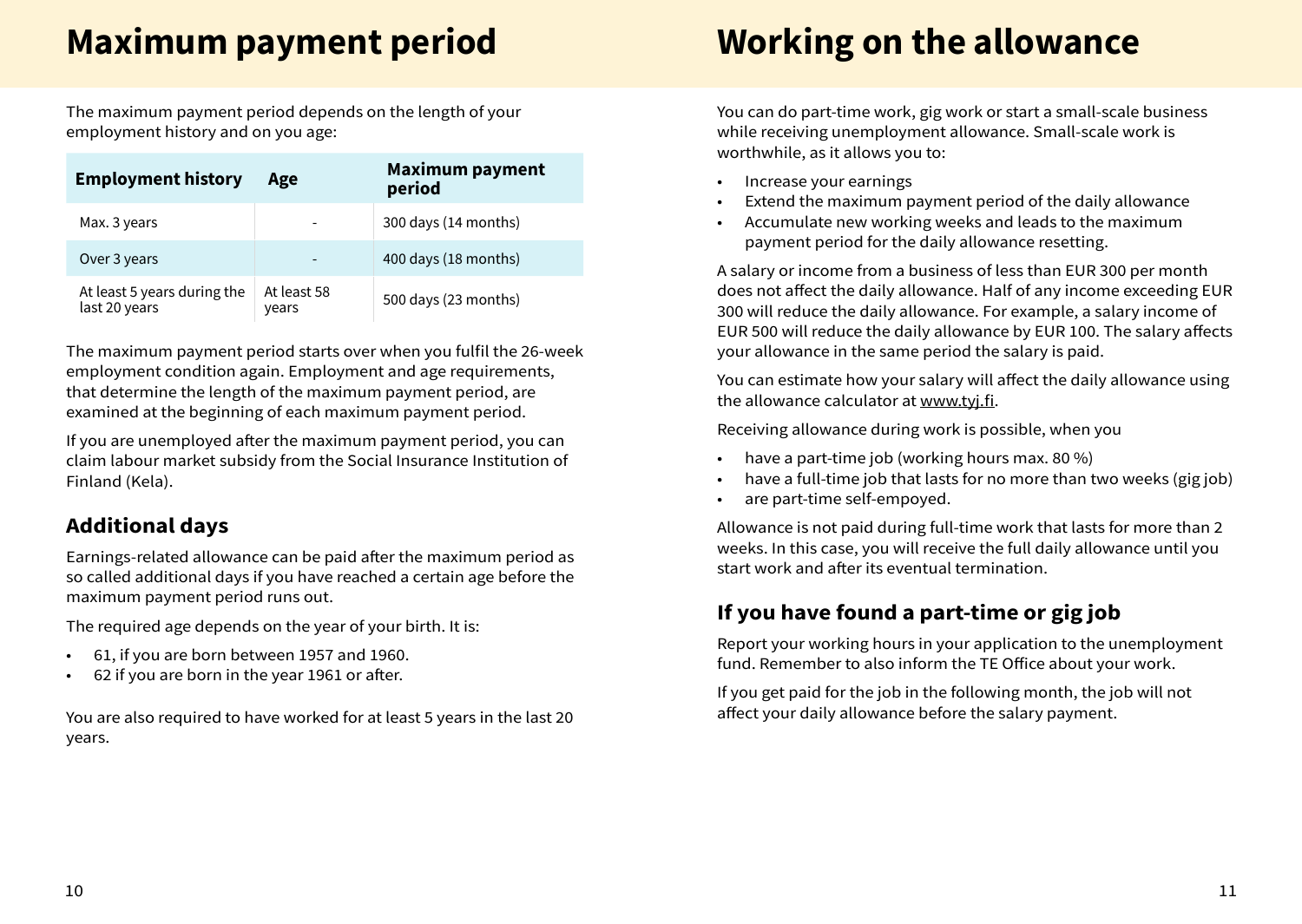#### <span id="page-6-0"></span>**Having a small-scale business**

Having a small-scale business affects the daily allowance in the same way as part-time work. The TE Office will evaluate how extensive your business activity is and decides whether it is sufficiently small to allow payment of the earnings-related allowance. In general, a business that has been practiced alongside full-time employment for 6 months does not prevent payment of the daily allowance.

If a business is started while being unemployed, it is automatically considered small-scale for the first 4 months. This means that, other than in relation to your income, the first 4 months of business activity do not affect your daily allowance. After 4 months, the TE Office will check to see if this business activity is small-scale enough for you to still receive unemployment benefits. You can only start your business in this way once within the maximum payment period of the earningsrelated allowance. In the future, the scale of the business will be checked immediately.

If your business activity lasts for no longer than two weeks, the scale of the business will not be evaluated at all. You can have any number of periods of business activity lasting up to 2 weeks during the maximum payment period.

### **Temporary lay-offs**

During a temporary lay-off, work and salary payments are interrupted until a certain date or for certain days or hours.

- If you have been temporarily laid-off for full days, you will receive a full earnings-related allowance during the days you are laid-off.
- If your working hours have been reduced due to a temporary layoff, your daily allowance is calculated in the same way as when you were working part-time (see Working on the allowance).

Earnings-related allowance can be paid during a lay-off if your working hours do not exceed 80% of the maximum working hours in your industry. During lay-offs working hours are calculated per calendar week. This means that if your working hours exceed the 80% limit during a calendar week, you can not receive allowance for that week.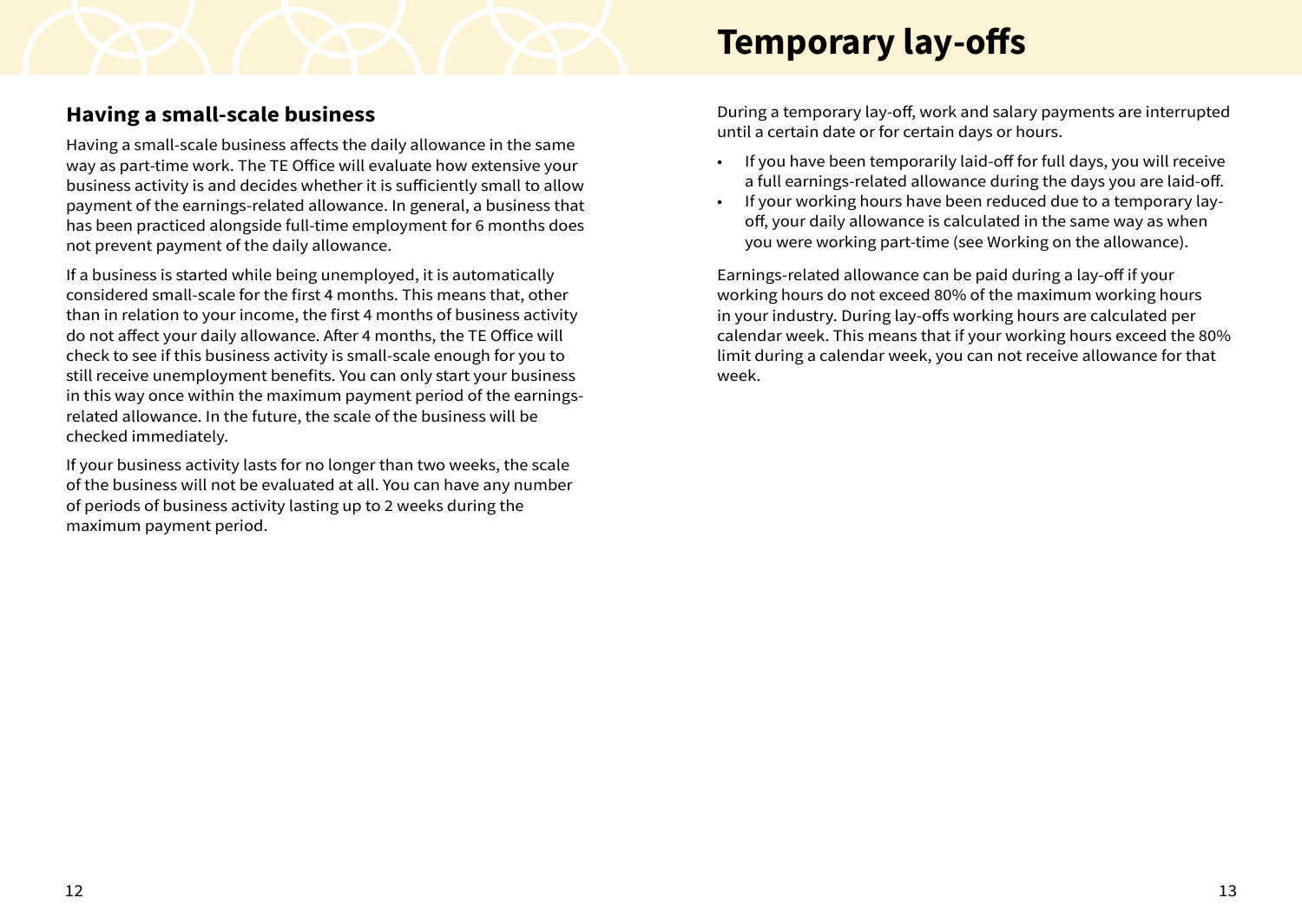### <span id="page-7-0"></span>**Services promoting employment Social benefits**

If you take part in a service promoting employment arranged by the TE Office or your municipality and the service has been agreed upon in your employment plan, you will receive a higher rate of allowance during the service. In addition you can receive an expense allowance of EUR 9 per day during the services apart from self-directed study.

You can claim unemployment benefits during an employment promotion measure regardless of a waiting or suspension period.

Employment promotion measures include training in job seeking, career training, work trials, labour market training, self-directed study and rehabilitative work.

For more information on the employment promotion measures and how to apply, contact any TE Office or visit [www.te-palvelut.fi](http://www.te-palvelut.fi). If you receive your services from your municipality, contact the municipality.

#### **Other studies**

You can study part-time or short-term while receiving earnings-related allowance. In these cases your studies will not affect your eligibility for allowance or the amount of allowance. Part-time studies mean studies that do not prevent you from accepting full-time work. Shortterm studies mean studies that last for no more than six months.

You can not claim allowance while studying full-time, unless the studies are self-directed studies agreed upon with the TE office.

TE office will examine whether your studies effect your allowance. For more information, contact any TE Office or visit [www.te-palvelut.fi](http://www.te-palvelut.fi).

Social benefits may affect the benefits paid by the unemployment funds.

Benefits that prevent the payment of earnings-related allowance include several pensions, full or partial sickness allowance, maternal, paternal or parental allowance, pregnancy allowance and rehabilitation allowance.

Benefits that reduce the amount of earnings-related allowance include among others partial disability pension, child home care allowance and partial care allowance. Benefits are taken into account in gross amount without deduction of taxes.

Benefits that do not affect the payment of earnings-related allowance include child benefit, housing allowance, social assistance, and disability benefits.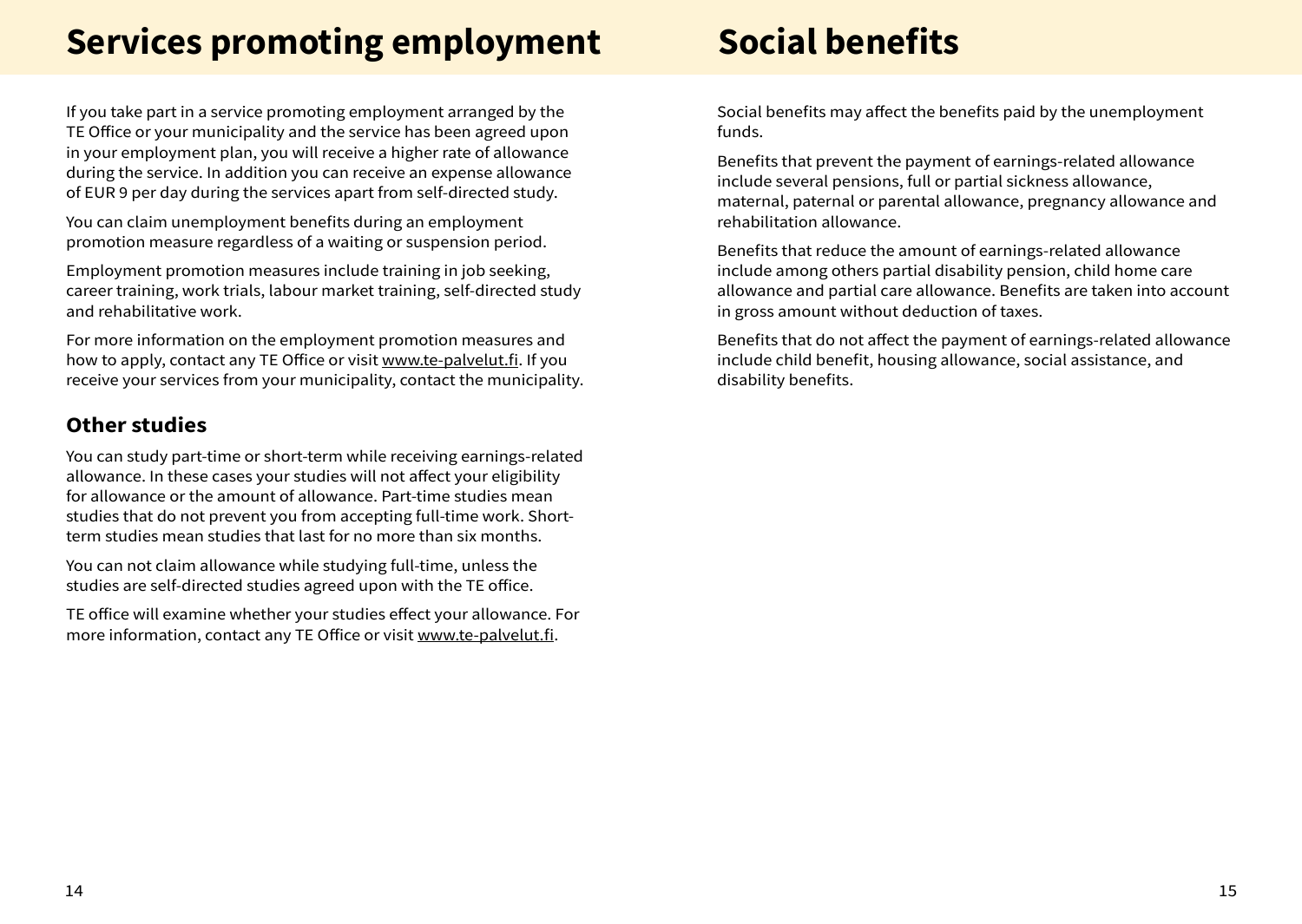### <span id="page-8-0"></span>**Allowance for the self-employed**

Entrepreneurs can accumulate the right to the earnings-related allowance by joining an unemployment fund for entrepreneurs. An entrepreneur's earnings-related allowance can be paid if

- you have ceased the business activity or you no longer work in the company;
- you seek full-time employment and have registered as an unemployed job seeker with the TE Office;
- you are a member of an unemployment fund;
- you have been working for at least 15 months as an entrepreneur during this membership.

The TE Office will examine when your full-time self-employment has ended.

To satisfy the employment condition, you must have been selfemployed for at least 15 months during your membership of an entrepreneurs' unemployment fund and your self-employment must have been of a substantial nature. In the year 2022, in order for your self-employment to be considered of a substantial nature, you must have taken out pension insurance (YEL; MYEL or TyEL) for yourself for an annual income of at least 13,573 euro.

Self-employment periods of at least four months meet the employment condition. The employment condition must be met during a period of 48 months preceding your period of unemployment.

#### **The amount and duration of allowance**

As with employees, earnings-related allowance for the self-employed consists of a basic component, which equals the basic unemployment allowance, an earnings-related component, and a possible child increase. The earnings-related component is determined on the basis of your earned income which you have chosen as the basis of your unemployment insurance as a self-employed person. Your membership fee is also determined on the basis of this chosen earned income.

| Income/Year | <b>Allowance/Month</b> |
|-------------|------------------------|
| 14 000 €    | 933€                   |
| 20 000 €    | $1158 \in$             |
| 30 000 €    | $1533 \in$             |
| 40 000 €    | 1894€                  |
| 50 000 €    | $2061 \in$             |

Earnings-related allowance for the self-employed is payable for a maximum of 300-500 days, as with employees. However, the selfemployed are not entitled to the extended allowance period in the same way employees are.

#### **Changing between self-employment and employment**

When you change from an employee to self-employed, you may be paid an earnings-related allowance during unemployment based on you fulfilling the employment condition as an employee, if it is less than 18 months since you started your business activity and if you do not yet satisfy the employment condition as self-employed. For the 18 months, you can remain a member of an employees' unemployment fund or transfer to an entrepreneurs' unemployment fund. Please note that the employment condition of the self-employed can not be fulfilled during membership in an employees' unemployment fund.

When you change from self-employed to an employee, you may be paid an earnings-related allowance during unemployment based on you fulfilling the employment condition as self-employed if you do not yet satisfy the employment condition as an employee. At the start of your employment, you can remain a member of an entrepreneurs' unemployment fund or transfer to an employees' unemployment fund. However, employee's employment condition can not be fulfilled during membership in an entrepreneurs' unemployment fund.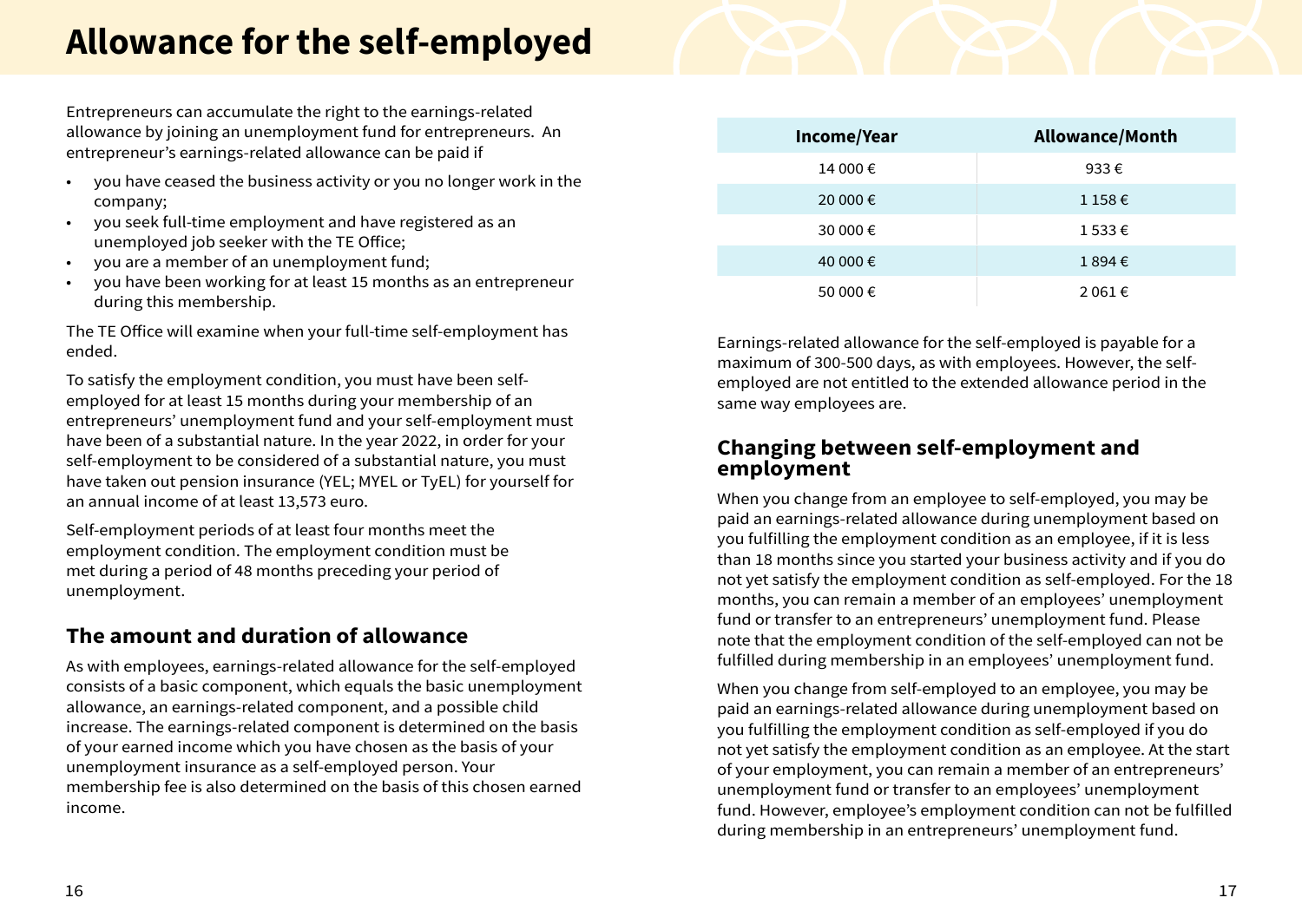## <span id="page-9-0"></span>**Claiming allowance**

If you become unemployed, do the following

- 1. As soon as you become unemployment, register as a job-seeker via the TE Office's online service. Registration is valid immediately, but cannot be applied retrospectively to, for example, the previous day. Earnings-related allowance can only be paid during days in which you are registered at the TE Office.
- 2. After two weeks, complete the daily allowance application in your own unemployment fund's online service.

After the initial application, continue to claim daily allowance in fourweekly/monthly cycles.

The easiest way to start your job search and to apply for unemployment allowance is to use online services. You can find links to funds' websites and e-services from [www.tyj.fi](http://www.tyj.fi) under Funds' contact infromation.

You will usually be asked to include the following attachments with your application

- A copy of the notice of termination of employment contract or notice of lay-off;
- A copy of the employment contract.

If your salary information can not be found from the income register, your unemployment fund will also need a pay certificate.

The easiest way to add paper attachments to an e-application is by taking a picture of them.

The unemployment fund will receive tax information directly from the tax authorities. Tax rate given for wages is increased to at least 25 % when used to pay out earnings-related allowance. However, you can get a tax card from the tax office for benefits and send it to your unempoyment fund in which case your earnings-related allowance is taxed at the rate indicated in your tax card with no minimum rate.

You can get further information on applying for allowance from your own fund.

Remember to apply for the earnings-related allowance within three months of the first day of the period you are claiming for.

### **Appealable decisions**

After your first claim has been processed, your unemployment fund will send you a decicion on the basis of allowance.

If you do not agree with the decision, you can appeal to The Social Security Appeal Board in accordance with the instructions attached to the decision. Forward your appeal to your unemployment fund within 30 days of the receipt of the decision.

You can appeal the Board's decision to the Insurance Court.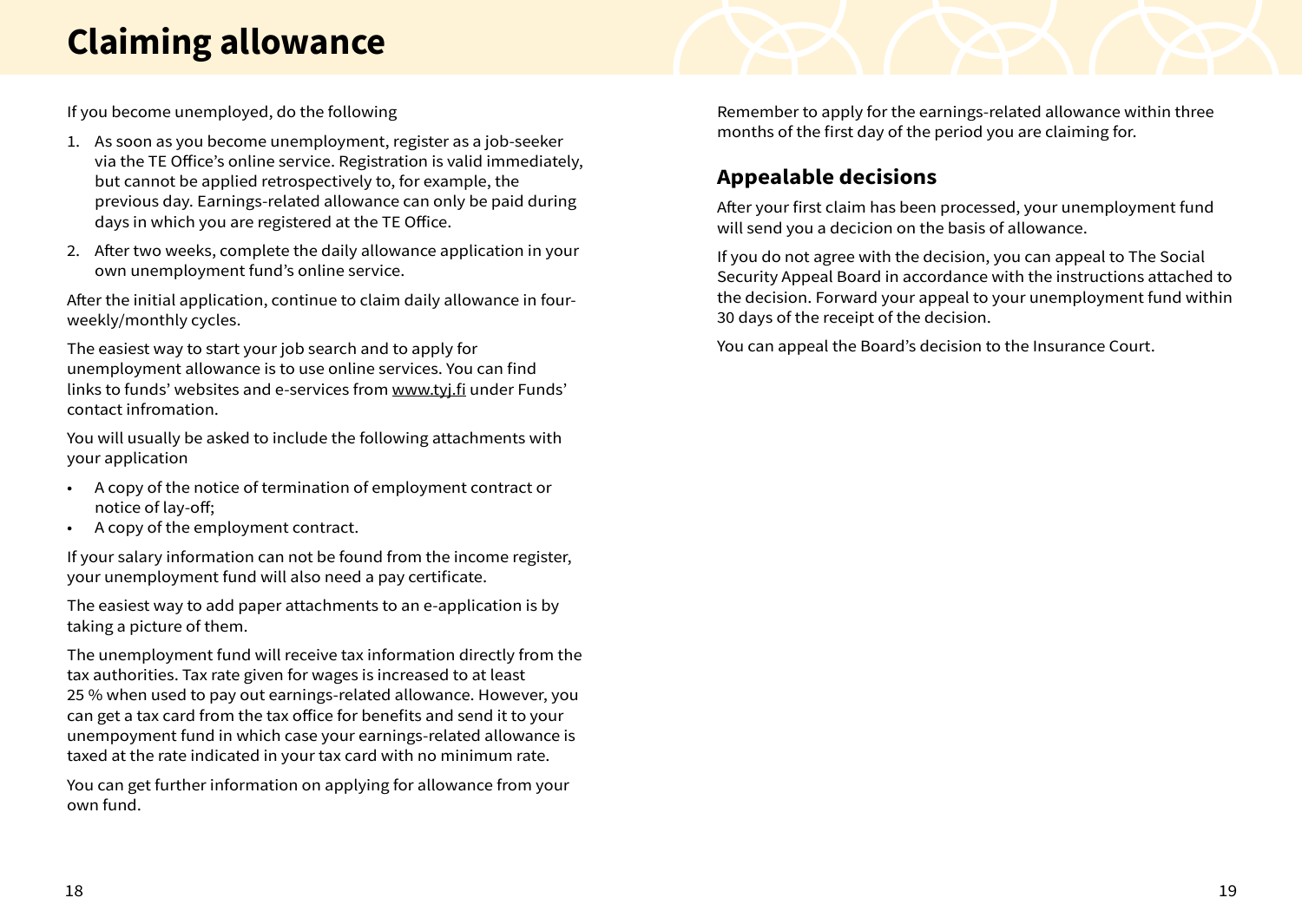## <span id="page-10-0"></span>**Mobility allowance**

Mobility allowance covers expenses caused by travelling to work or moving, when you are unemployed and take a job far away from where you currently live.

You can claim mobility allowance before the commencement of actual employment if you start training related to an employment relationship that will last at least two months.

You can claim mobility allowance, if:

- travelling to work or training and back at the beginning of the employment or training (or when you agree on the job if you move to another town because of it) takes more than three hours per day in the case of full-time employment or more than two hours in the case of part-time employment;
- you are entitled to unemployment allowance immediately before the employment begins;
- the length of your employment is at least two months.

In full-time employment, the mobility allowance is worth approximately EUR 742 per month. In part-time work, the mobility allowance is paid for working days completed at a rate of EUR 34.50 per day. If you have children or a job located more than 200 km from your place of residence, you may also receive an additional/increased allowance.

The maximum payment period for mobility allowance depends on the length of the employment:

| Length of employment | Max. payment period |
|----------------------|---------------------|
| 2 months             | 1 month             |
| 3 months             | 1,5 months          |
| 4 months             | 2 months            |

Apply for mobility allowance from your own unemployment fund.

### **Job alternation compensation**

You can take job alternation leave if:

- you have been working full-time (more than 75 per cent of the maximum working hours agreed for the sector);
- you have agreed with your employer to take job alternation leave;
- your employer will hire a person registered as an unemployed job seeker with the TE Office for the duration of your leave your employment with the same employer has continued without interruption for at least 13 months before your leave begins, and;
- you have accrued at least 20 years of employment history before your leave begins.

If you are unsure about meeting the condition regarding employment history, contact your unemployment fund. If you have questions about the other requirements for taking job alternation leave, contact a TE Office.

### **Length of job alternation leave**

Job alternation leave may last 100–180 calendar days. Job alternation leave cannot be divided into shorter periods.

#### **Amount of job alternation compensation**

The full amount of the job alternation compensation is 70 per cent of the earnings-related allowance you would be entitled to during a period of unemployment. Earned income for the minimum of 52 weeks preceding the job alternation leave is taken into consideration when calculating the earnings-related allowance on which the compensation is based.

Apply for alternation compenstation from your own unemployment fund.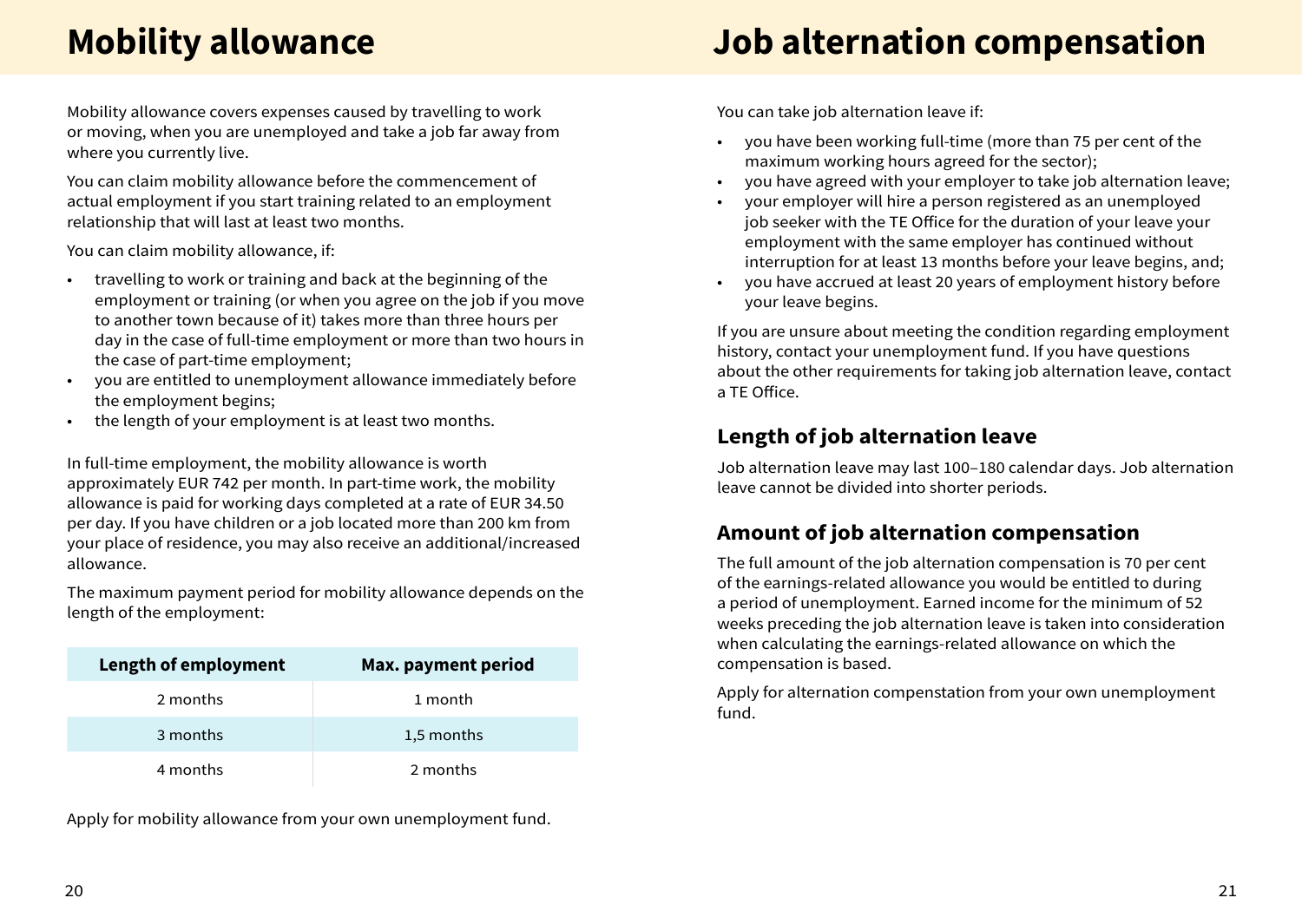### <span id="page-11-0"></span>**Contact information**

**Avoin tk - Open UF A-kassa** PL 116, 00531 HELSINKI tel. 020 690 455 **[www.a-kassa.fi](http://www.a-kassa.fi )** 

**Erityisalojen toimihenkilöiden tk - UF for Special Service and Clerical Employees** Asemamiehenkatu 4 00520 HELSINKI tel. 09 6132 3224 **[www.ettk.fi](http://www.ettk.fi)**

**Erityiskoulutettujen tk Erko - UF for Higher Educated Employees Erko** Asemamiehenkatu 2 00520 HELSINKI tel. 09 7206 4343

**[www.erko.fi](http://www.erko.fi)**

**Julkisten ja hyvinvointialojen tk - The Public and Welfare Sectors' UF** PL 100, 00531 HELSINKI tel. 010 190 300 **[tyottomyyskassa.jhl.fi](http://tyottomyyskassa.jhl.fi)**

**Korkeasti koulutettujen tk KOKO - The UF for highly educated KOKO** Ratavartijankatu 2 00520 HELSINKI

tel. 09 4763 7600 **[kokokassa.fi](http://kokokassa.fi)**

**Kuljetusalan tk - UF of the Finnish Transport Workers** PL 65, 00531 HELSINKI tel. 09 613 114 **[www.kuljetusalantk.fi](http://www.kuljetusalantk.fi)**

**Lakimiesten ja Lääkärien tk - UF for Lawyers and Medical Practitioners (LL-kassa)** Uudenmaankatu 4-6 B, 00120 HELSINKI tel. 09 6123 067 **[www.LL-kassa.fi](http://www.LL-kassa.fi)**

**Opettajien tk - Teachers' UF** Pasilankatu 4 B 00240 HELSINKI tel. 09 2294 4100 **[www.opetk.fi](http://www.opetk.fi)**

**Palvelualojen tk - UF of the Service Union United PAM** PL 93, 00531 HELSINKI tel. 020 690 211 **[www.palvelualojenkassa.fi](http://www.palvelualojenkassa.fi)**

**Paperityöväen tk - Finnish Paper Workers' UF** PL 349, 00531 HELSINKI tel. 020 690 429 **[www.paperikassa.fi](http://www.paperikassa.fi)**

**Suomen Elintarviketyöläisten tk - Finnish Food Workers' UF** Asemamiehenkatu 2 00520 HELSINKI tel. 09 4246 1210 **www.elintarvikekassa.fi**

**Super tk - Super UF** PL 117, 00521 HELSINKI tel. 09 2727 9377 **[www.supertk.fi](http://www.supertk.fi)**

**Sähköalojen tk - UF of Finnish Electriacal Workers** PL 774, 33101 TAMPERE tel. 03 252 0300 **[www.sahkoliitto.fi/](http://www.sahkoliitto.fi/tyottomyyskassa) [tyottomyyskassa](http://www.sahkoliitto.fi/tyottomyyskassa)**

**Terveydenhuoltoalan tk - UF for Health and Social Care Professionals** PL 70, 00060 TEHY tel. 09 5422 7300 **[www.tehytk.fi](http://www.tehytk.fi)**

**Tk Aaria - UF Aaria** Opastinsilta 8 B, 00520 HELSINKI tel. 020 7655 900 **[www.aariakassa.fi](http://www.aariakassa.fi)**  **Tk Pro - UF Pro** PL 1, 00581 HELSINKI tel. 09 1727 3444 **[www.prokassa.fi](http://www.prokassa.fi)**

**Yleinen tk YTK - General UF YTK** PL 100, 32201 LOIMAA tel. 02 7607 620 **[www.ytk.fi](http://www.ytk.fi)**

**Yrittäjän tk - UF for Entrepreneurs** PL 86, 00251 Helsinki tel. 09 6224 830 **www.yrittajakassa.fi**